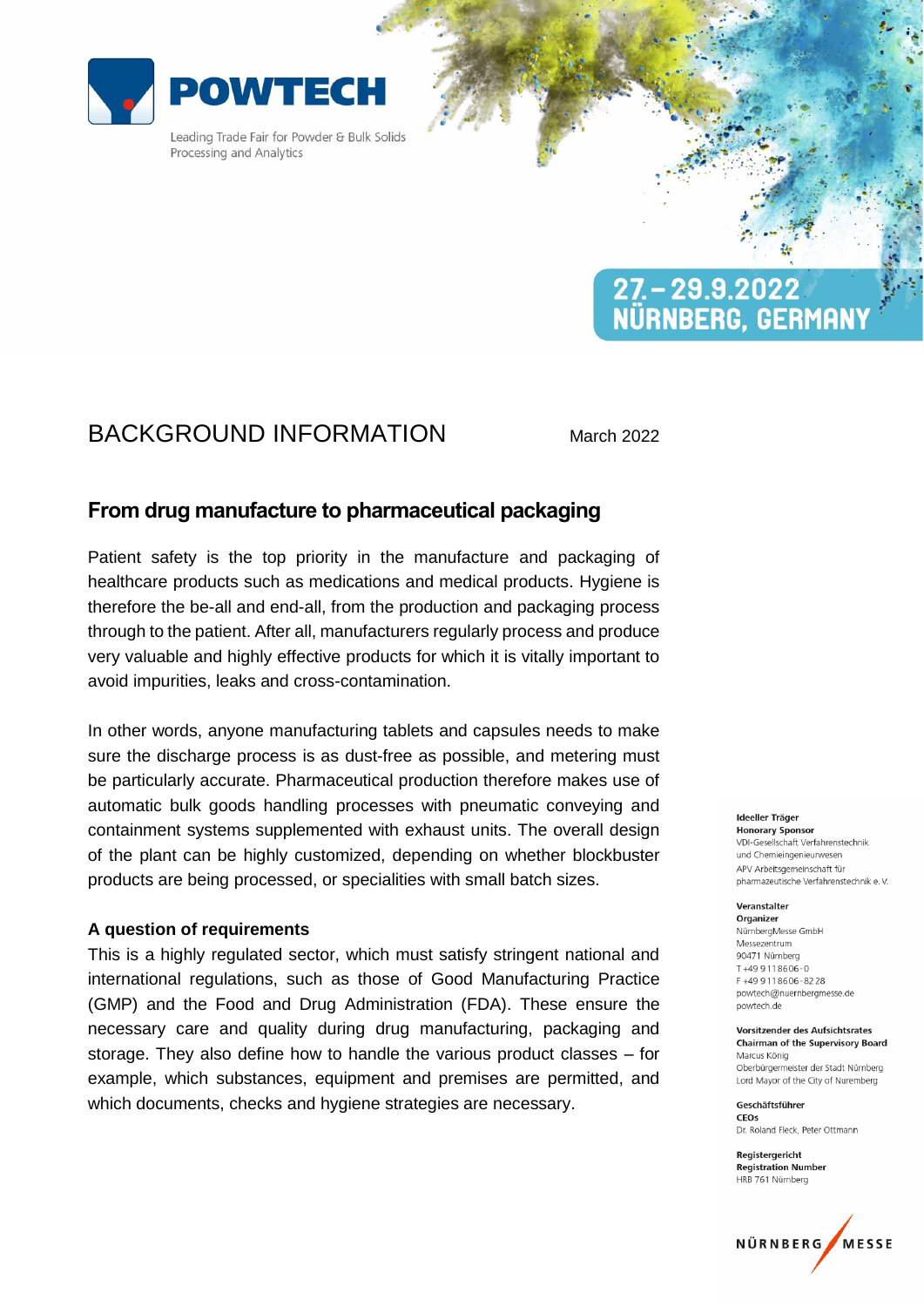

Leading Trade Fair for Powder & Bulk Solids Processing and Analytics

The provisions of the law and in-house requirements go hand in hand in this regard. In drug production, human safety plays a major part in particular: Processes and plant must be designed to ensure that any dust that is released does not impact on the plant operators. That applies to the manufacturing process as well as the procedures to clean and convert the production facilities, which are essential elements when manufacturing many different types of pharmaceutical.

## **Sustainability brings it full circle**

Once pharmaceutical products are in their packaging, the packaging ensures the necessary protection against environmental influences and damage from being hit, dropped or compressed. But something that has been packed will eventually need to be unpacked again. Mechanical engineering supports sustainability and the circular economy for recyclable materials by making appropriate methods available for sorting, shredding, separating, drying, conveying and compacting.

Pharmaceutical manufacturer Sanofi has adopted an approach that includes the patient in the process. Working with [TerraCycle,](https://www.terracycle.com/de-DE/) a returns system was developed in the UK to enable patients to take empty blister packs back to participating pharmacies. TerraCycle then uses a special recycling process to recover recyclable raw materials from the blister packs.

## **Process, technology and packaging in combination**

The pharmaceutical market, reflected simultaneously this year by [FACHPACK](https://www.fachpack.de/en) and [POWTECH,](https://www.powtech.de/de) offers a broad range of solutions for visitors from the pharmaceutical industry. Many POWTECH exhibitors have perfected the necessary processes specifically for pharmaceutical applications. "The fact both of these events are taking place at the same time this year is a stroke of luck for the pharmaceutical sector," comments Dr Martin Bornhöft of the International Association for Pharmaceutical Technology (APV), a member of the advisory board of POWTECH. "Trade fair visitors can now view the entire value chain from process through to technology and packaging." The products and services at POWTECH range from a European Hygienic Engineering and Design Group (EHEDG) compliant rotary feeder to complete systems with comprehensive documentation guaranteed using a central automation system, thus offering an unprecedented view beyond the traditional confines of packaging and processing.